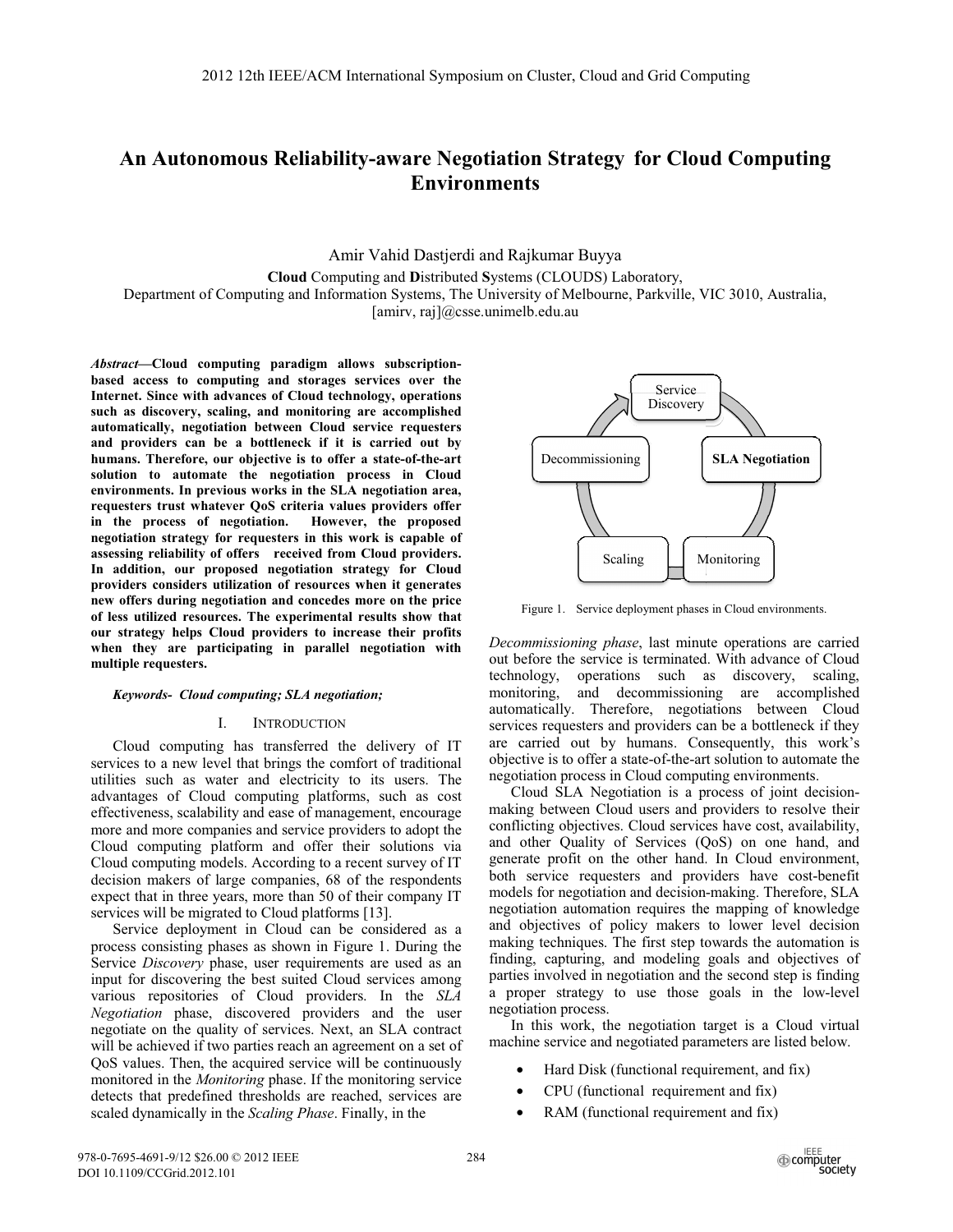- Cost (QoS requirement and negotiable)
- Availability (QoS requirement and negotiable)
- Deadline (non-functional requirement and fix)

As described in Table I, users wish lowest price and highest availability while Cloud providers would like to sell their services in the highest possible price and at the lowest QoS guarantee. Users have time constraints when they are participating in the negotiation. The reason is if they do not acquire the required resources by a particular time they are not able to satisfy their end users expectations or reach their business objectives. Furthermore, Cloud providers have to consider utilization of resources when they are offering prices during negotiation. It means that they are willing to concede on the prices of resources which are less utilized. When service requestors are conceding in such multi-issue negotiation, the negotiation strategy has to prioritize the criteria which are more important to the users. Moreover, negotiation strategies for both parties have the objectives of maximizing the chance of signing the contract during the negotiation.

TABLE I. NEGOTIATION OBJECTIVES

| <b>Objectives</b>   | <b>Negotiation Parties</b>                                                                                      |                                                           |  |
|---------------------|-----------------------------------------------------------------------------------------------------------------|-----------------------------------------------------------|--|
|                     | <b>Requestors</b>                                                                                               | <b>Providers</b>                                          |  |
| Cost                | To be minimized                                                                                                 | To be maximized                                           |  |
| Availability        | To be maximized                                                                                                 | To be minimized                                           |  |
| <i><b>Other</b></i> | -Acquiring the resource by<br>deadline<br>-Conceding on less important<br>OoS<br>- Verifying offers reliability | -Maximizing number<br>of agreements<br>-Maximizing profit |  |

Automated SLA negotiation has been studied in the context of Service Oriented Architecture (SOA) and Grid Computing. They [2, 3, 5] mainly focused on offering negotiation strategies which maximize user's utility values and number of signed contracts. However, previous works have not considered Cloud management issues (such as resource utilization balancing) in the bargaining strategy. It means that Cloud providers are willing to concede on the price of resources which are less utilized, and that has to be reflected in negotiation tactics. In addition, previous works have not considered reliability in the negotiation process. That is because service requestors would trust whatever QoS criteria values providers offer in the process of negotiation. Nevertheless, providers may offer a QoS values in negotiation which was not fully achieved according to the monitored QoS data. Consequently, this work presents a negotiation strategy that captures user's preferences and provider's resource utilization status, and utilizes a timedependent tactic along with theory of statistics to maximize Cloud providers' profit, adhere to deadline constraints of users and verifies providers offer reliability.

The rest of the paper is organized as follows: Section two highlights challenges in SLA negotiation in Cloud that have not been addressed by previous works. Then, while the third Section provides a high-level description of the

negotiation framework for the readers, the forth Section covers the detail of negotiation strategies for both Cloud providers and users. In Section five the negotiation strategies are tested to prove their effectives, and applicability. Next, Section six aims at highlighting the uniqueness of the proposed negotiation framework by comparing its characteristics with related work. Finally, the work is concluded with the suggestions on future works.

# II. CHALLENGES

# *A. Offers reliability*

In negotiation models offered in frameworks such as [2, 3, 5], a method that can determine the reliability of offers and counter offers is missing. Since in the parallel negotiation a party makes decision based on the presented QoS values in SLA offers, there has to be a way to know how reliable the provider is in delivering those promised QoS values. The recorded data from monitoring services can be analyzed and converted to reliability information of offers. Monitoring data determines to which extent an SLA is achieved and facilitates a procedure taken by a user to receive compensation when the SLA is violated. The monitoring is based on the copy of signed SLAs which is kept in a SLA repository. Third-party monitoring results can be similar to what Cloud harmony [14] services report. To make inference from the observed data we use the theory of statistics (Beta Density Function) which will be explained in Section IV.

#### *B. Balancing resource utilization*

When service providers are concurrently negotiating with multiple users, the majority of previous works [5] assume that using the same negotiation strategy for all incoming requests maximizes providers' profits. However, we argue that in the Cloud context, providers are interested in a SLA negotiation strategy that balances the available resources, which helps them to host more virtual machines. To achieve that providers have to concede more on the price of the resources that are less utilized (or have more free capacity) and less on the price of resources which are more utilized. Consequently, providers offer more attractive prices in earlier stages of negotiation for clients whose requested virtual machines' allocation would balance resource utilization. For example, the request shown in Figure 2(a) will be offered more attractive price in early stage of negotiation compared to the request shown in Figure 2(b).

#### III. NEGOTIATION FRAMEWORK

Figure 3 shows major components in the negotiation framework and Figure 4 briefly describes the sequence of interaction between the Cloud and the requester negotiation services. A service requester specifies certain requirements such as hardware specifications like CPU, storage, and memory. In addition, the requester provides preferences on the QoS criteria. Then, functional and QoS requirements are used as input for discovery of suited Cloud services. Afterwards, client Negotiation Service (NS) starts the negotiation with discovered service providers' NSes on QoS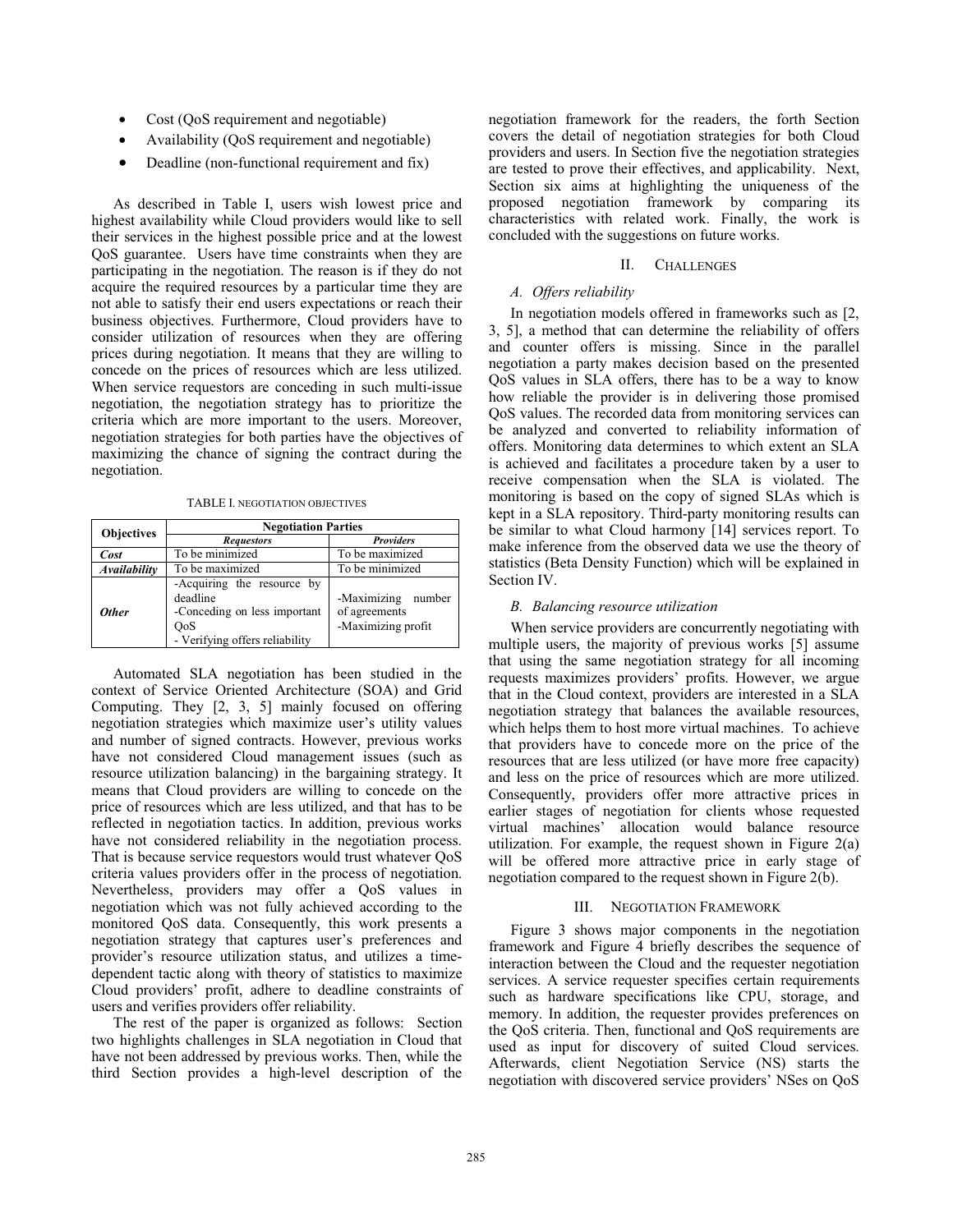criteria (price and availability) based on n the requester's preferences. It is worth mentioning that th he client's budget and deadline for acquiring resources are u sed by the client NS to make a decision on accepting or rejecting an offer. Client NS uses a time-dependent tactic wh ich takes client's preferences as an input and automatically generates an initial and then consequent offers. Once the Cloud d NS receives the offer, it uses request functional, QoS requirements, and Cloud resources utilization supplied by mon nitoring system to generate counter offers. On the arrival of p providers' offers, the client NS uses reliability evaluator components and a time-dependent tactic to accept or reject the offer, or otherwise reply with a counteroffer.



Figure 2. Requests and their effects on balancing resource utilization.

If the negotiation is successful, an SLA contract is signed by both parties and the obtained contract, which includes set of expected QoS values (service level objectives), is kept in the SLA contract repository. The monitoring service manager discovers and selects the required monitoring services based on user preferences (cost and reliability) for each SLA contract in the repository. monitor the SLA and notify reliability evaluator on any violation of service level objectives. They constantly

Moreover, as explained in our previous work [11], QoS ontology, Cloud services, their QoS, user requests, and SLA contracts are described using Web Service Modeling Language (WSML) [12]. Consequently, C loud service and monitoring service discovery components can perform semantic matching using terms defined in the ontology. The ontology-based discovery can increase the level of flexibility and automation, allowing the two parties to use their own terminology as long as it is related to the commonly understood conceptual model.

### IV. NEGOTIATION STRATEGY

Prior to explain the negotiation strategies for each party, a brief description of the negotiation mode l and the applied negotiation tactics are given. In addition, descriptions of symbols used for express negotiation process are listed in Table II.

#### *A. Negotiation model*

To create a negotiation model, we extended the model proposed in [1] to incorporate the reliability of offers. In the model, the negotiation service receives requestor preferences on the importance  $(W_i)$  of n negotiation issues, min<sub>i</sub> and  $max_i$  (reservation values) which are acceptable range of values for issue i  $(VI_i)$ , and negotiation deadline  $(t_{max})$ . The service then measures the utility of offers received from other negotiation service based on th he Equation 1.

$$
UV = \sum_{i=1}^{n} W_i V I_i
$$
 Where 
$$
\sum_{i=1}^{n} W_i = 1
$$
 (1)



Figure 3. Service negotiation framework.

Next, as shown in Equation 2 , the offer will be only accepted if its value is greater than or equal to the utility of the counter offer that will be sent b y the negotiation service. Otherwise the negotiation service generates a new counter offer. In addition, if the timestamp of the received offer  $(t_{offer})$  is greater than the deadline the service terminates the negotiation.

| Response =    |                                              |     |
|---------------|----------------------------------------------|-----|
| $($ terminate | if $t_{offer} > t_{max}$                     |     |
| $\{ accept$   | if $UV_{offer} > UV_{counter\,offer}$        | (2) |
|               | $\int$ generate new counter of fer otherwise |     |

### *A. Time-dependent negotiation tactic*

As cited by Faratin et al. [2], time-dependent negotiation tactics are a class of functions that work out the value of an issue by considering the time factor. Therefore, they are particularly helpful when NS receives a deadline  $(t_{max})$  as an input, and has to concede faster as the deadline approaches. For this family of tactics, Equation 3 is used by NS "*a*" which represents either a Cloud service requestor or a provider to generate a new counter offer for NS "b" for negotiable issue *i*.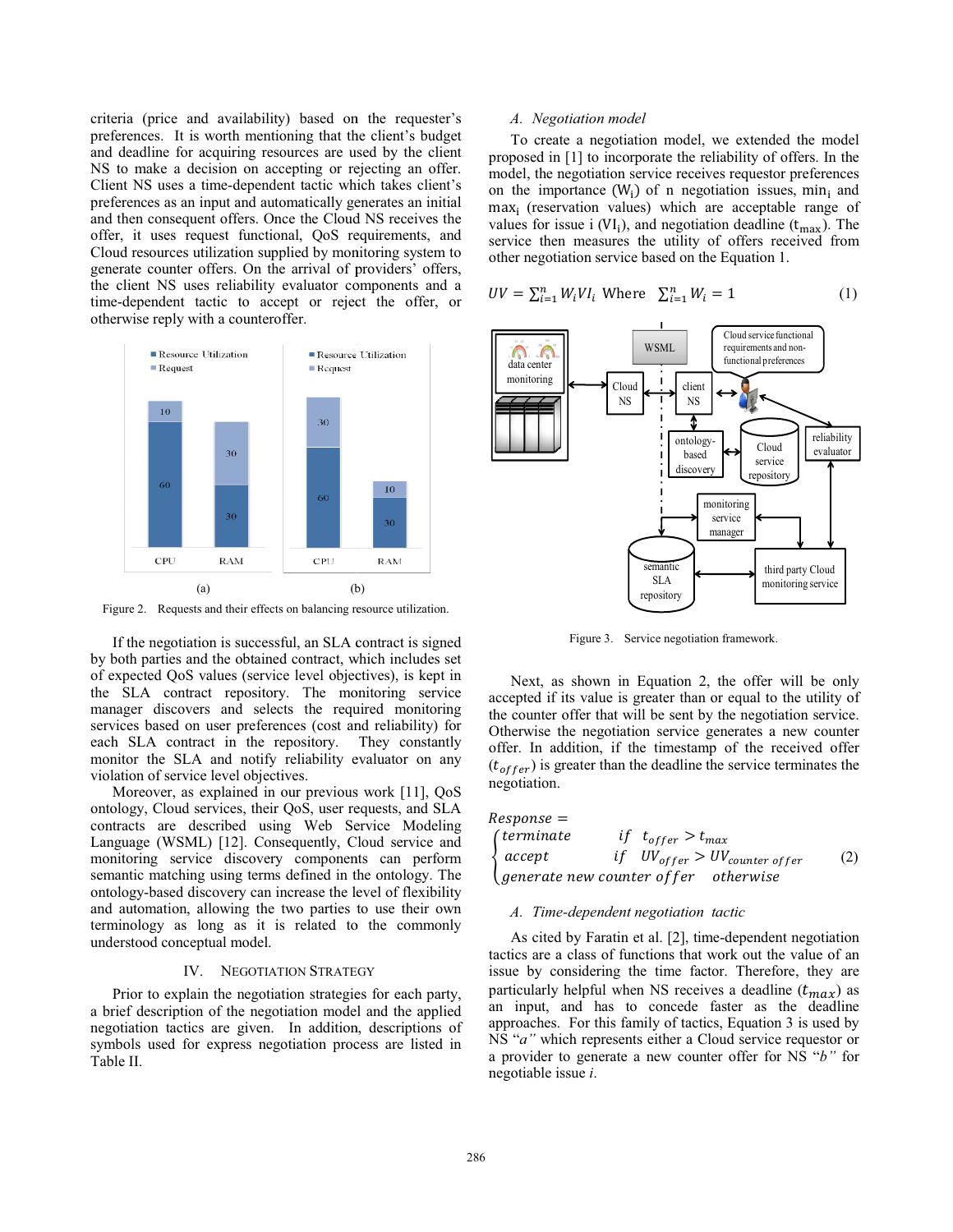$$
O_{a\to b}^t[i] = \begin{cases} \min_i^a + \alpha_i^a(t) (\max_i^a - \min_i^a) \\ \quad \text{if } V_i^a \text{ is decreasing} \\ \min_i^a + (1 - \alpha_i^a(t)) (\max_i^a - \min_i^a) \\ \quad \text{if } V_i^a \text{ is increasing} \end{cases} \tag{3}
$$

TABLE II. DESCRIPTION OF SYMBOLS

| symbols                    | <b>Description</b>                           |  |
|----------------------------|----------------------------------------------|--|
| a, b                       | negotiation parties                          |  |
| $W_i$                      | importance of issue i                        |  |
| $VI_i$                     | offer value for the issue $i$                |  |
| UV                         | utility value of the offer                   |  |
| $t_{offer}$                | offer time stamp                             |  |
| $t_{max}$                  | negotiation deadline                         |  |
| $0^t_{a\rightarrow b}[i]$  | offer sent from $a$ to $b$ for issue $i$     |  |
| $min_i^a$                  | minimum acceptable value of issue i for $a$  |  |
| $max_i^a$                  | maximum acceptable value of issue i for a    |  |
| $\overline{\alpha}_i^a(t)$ | time-dependent function of issue $i$ for $a$ |  |
| $V_i^a$                    | value offered for issue i by a               |  |
| $k_j^a$                    | initial offer value for the issue $i$ by $a$ |  |
| $\frac{\beta}{P_t}$        | convexity degree                             |  |
|                            | price of virtual machine instance at t       |  |
| $RP_{jt}$                  | price of a resource $j$ (e.g. RAM) at $t$    |  |
| $\alpha R p_i$             | time dependent function for price of         |  |
|                            | resource j                                   |  |
| $IRP_i$                    | initial price for resource $j$               |  |
| $A_i$                      | portion of $resourcej$ that is available     |  |
| $\beta_i$                  | convexity degree for price of resource $j$   |  |
| <b>RUBO</b>                | resource utilization balancing oriented      |  |
|                            | tactic                                       |  |
| PO                         | priority oriented tactic                     |  |
| $\gamma_1$                 | relative importance of RUBO                  |  |
| $\gamma_2$                 | relative importance of PO                    |  |
| $RC_{offerVI_i}$           | reliability constraint for issue $i$         |  |
| $R_{offerVI_i}$            | reliability of an offer's value of issue $i$ |  |

Numerous functions have been defined for calculation of  $\alpha_i^a(t)$  such as polynomial and exponential [2]. As it can be figured out from Equation 4, by changing the value of  $\beta$ (convexity degree) in both functions the behavior of the negotiation tactic changes. If  $\beta > 1$  then the tactic reaches its reservation's value at the early stage of negotiation. However, in the case of  $\beta$  < 1 it concedes to its reservation value only when the deadline is approaching. In our work we adopt this family of the negotiation functions and change  $\beta$  dynamically to maximize the NS utility function.

$$
\alpha_i^a(t) =
$$
\n
$$
\begin{cases}\n k_i^a + (1 - k_i^a) \left( \frac{\min(t, t_{max})}{t_{max}} \right)^{1/\beta} & \text{Polynomial} \\
 e^{(1 - \frac{\min(t, t_{max})}{t_{max})} \beta(\ln k_i^a)} & \text{Exponential}\n\end{cases}
$$
\n(4)



Figure 4. Negotiation sequence diagram.

# *B. Providers Strategy*

For providers, the negotiation service input is composed of the Cloud resource utilization, minimum and maximum resource prices, and amounts of requested resources. The output of NS can be a SLA contract with full specification of provider, client, services, and service level objectives. Providers are interested in an SLA negotiation strategy that balances the available resources, and gives the attractive offers while keeps their utility functions high. To achieve that we have to concede more (by adjusting time-dependent function parameters) on the price of the resources which are less utilized (or have more free capacity) and less on the resources which are more utilized.

There are works that requires time-dependent function parameters to be given explicitly. However, Zulkernine et al. [5] proposed a method to derive the parameters from the high level negotiation policy. Inspired by their work, we propose an approach to derive a price for the next offer based on the Cloud resource utilization. In comparison to Zulkernine et al. work, we argue that our approach is suitable for parallel negotiation in Cloud context. The reason is we are discriminating regarding the pattern of concession when negotiating concurrently with multiple clients, while Zulkernine et al. applies same pattern of concession for all clients. As shown in Equation (5-9) we first define a total price of an instance as the sum of prices of its individual resources (Equation 5). In the next step, for each resource, a time-dependent function (Equation 6 and 7) is defined, and its parameter is adjusted (Equation 8 and 9) based on that particular type of underutilized resource capacity compared to average resources' unoccupied capacity  $(\overline{A})$ .

$$
P_t = \sum_{j=1}^{m} R P_{jt} \tag{5}
$$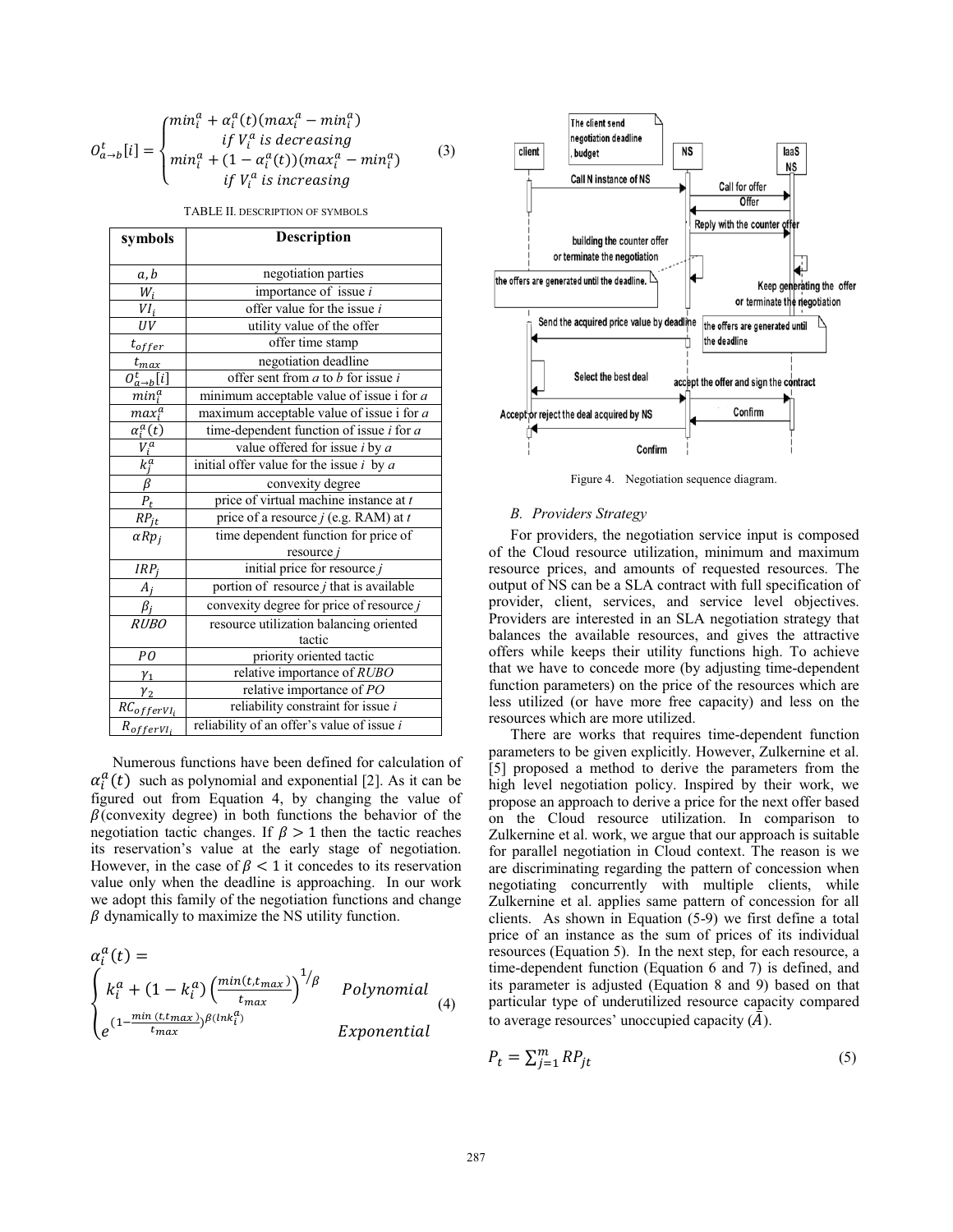$$
RP_{jt} = MinRP_j + \alpha RP_j (MaxRP_j - MinRP_j)
$$
 (6)

$$
\alpha R p_j = I R P_j (1 - I R P_j) + \left(\frac{\min(t, t_{max})}{t_{max}}\right)^{1/\beta_j}
$$
(7)

$$
\bar{A} = \frac{\sum_{j=1}^{m} A_j}{k} \tag{8}
$$

$$
\beta_j = e^{C(A_j - \overline{A})} \tag{9}
$$

As shown in Equation 9, when the free capacity of a resource is higher compared to the average resources' free capacity in the Cloud,  $A_j - A > 0$  and  $\beta_j > 1$ , and therefore the negotiation strategy is conceding on the price of that resource. As a result, providers offer more attractive price in earlier stages of negotiation for clients whose requested virtual machines' allocations would balance resource utilization. This increases the chance of reaching the agreement with the preferred request. However, in this tactic  $\beta$  is calculated based on the resources utilization and does not reflect the preferences of provider regarding the importance of price and guaranteed availability criteria. The tactic offered in [5] is used in Equation 10 to derive  $\beta$  from provider's preferences. Consequently, in order to satisfy all providers' objectives, the negotiation strategy has to be built as a mixture of those aforementioned tactics as shown in Equation 11.

$$
\beta_i = e^{c(\frac{1}{n} - W_i)}
$$
\n(10)

Where n is the number of criteria in the negotiation, c is a constant, and  $W_i$  is the importance of issue *i* and  $\sum_{i=1}^{n} W_i = 1$ .

$$
O_{a \to b}^t[i] = \gamma_1 R U B O_{a \to b}^t[i] + \gamma_2 P O_{a \to b}^t[i]
$$
\n
$$
(11)
$$

Where  $\gamma_1 + \gamma_2 = 1$ , and RUBO, PO are offers' issue values generated by Resource Utilization Balancing Oriented tactic and Preference Oriented tactic respectively.

## *C. Cloud Client NaaS*

The client NS receives user references on budget, deadline, and QoS criteria importance. Then it maps the user preferences to low level time-dependent parameters as described in the previous section based on the Equation 10 [5]. It means that  $\beta$  is defined in a way that the NS concedes less if the criteria are more important to the user and concedes more otherwise. Analytic Hierarchy Process (AHP) [11] is adopted in our work to capture the importance of the criteria for the user. Similar to the provider NS, the output can be a SLA contract with full specification of services, provider, client and service level objectives. In this strategy our contribution lies in probabilistic assessment of offers reliability in negotiation.

Client NS assesses providers offers' in a probabilistic approach based on their past adherence level to the SLA contracts. Therefore, as shown in Equation 12, the client NS only accepts offers when similar previous accepted offers have achieved certain level of reliability (based on the monitored data) for each issue. For example if in multi-issue negotiation, a provider concedes in availability and its reliability in availability is not high users should not consider that as an attractive offer.

 $of fer$  acceptance conidtions=

$$
\begin{cases}\n1) \text{ if } UV_{offer} > UV_{counter\,offer} \quad \text{ and} \\
2) \text{ if for each } VI_i \quad R_{offerVI_i} > RC_{offerVI_i}\n\end{cases} \tag{12}
$$

We utilized the beta reputation system [4] to assess the reliability of offers. The reason is that Monitoring Outcome (MO) of a particular SLA contract can be modeled as Equation 13, and therefore is a binary event. Consequently, the beta density function, which is shown in Equation 14, can be efficiently used to calculate posteriori probabilities of the event. As a result, the mean or expected value of the distribution can be represented by Equation 15.

$$
MO = \{SLA \text{ not violated}, SLA \text{ violated}\} \tag{13}
$$

$$
f(x \mid \rho, \tau) = \frac{\Gamma(\rho + \tau)}{\Gamma(\rho)\Gamma(\tau)} x^{\rho - 1} (1 - x)^{\tau - 1}
$$
\n(14)

where  $0 \le x \le 1$ ,  $\rho < 0$ ,  $\tau > 0$ 

$$
\mu = E(x) = \rho/(\rho + \tau) \tag{15}
$$

As mentioned earlier in the Section III, in our architecture a component is responsible for monitoring SLA contracts. If we assume that the monitoring component has detected that SLA violation occurred *v* times for provider of *p* (for total number of *n* monitored SLAs). Consequently, considering that  $\rho = n - \nu + 1$  and  $\tau = \nu + 1$ , the reliability is equal to probability expectation that SLA is not going to be violated and is calculated as shown in Equation 16. Once  $R_{offervI_i}$  is calculated for all issues, NS can only accept the offer if for all the issues  $R_{offervI_i}$  is greater than  $RC_{offerVI_i}$ .

$$
R_{offerVI_i} = \frac{n - \nu + 1}{n + 2} \tag{16}
$$

## V. PERFORMANCE EVALUATION

We have extended CloudSim [15] with a negotiation service for client brokers and data centers. The extended negotiation package enables datacenters and negotiation broker to have distinct negotiation strategies. The designed negotiation scenario for the experiments consists of 4 client brokers and 2 data centers which offer virtual machine instances similar to Amazon EC2 offers [16]. Negotiation brokers simultaneously send requests to data centers. A request for a resource is formally represented by Equation 17.

$$
Request = N_{CU} + N_{RU} + N_{HDU}
$$
 (17)

Where  $N_{CU}$  is number of CPU units requested,  $N_{RU}$  is number of RAM units requested, and  $N_{HDU}$  is number of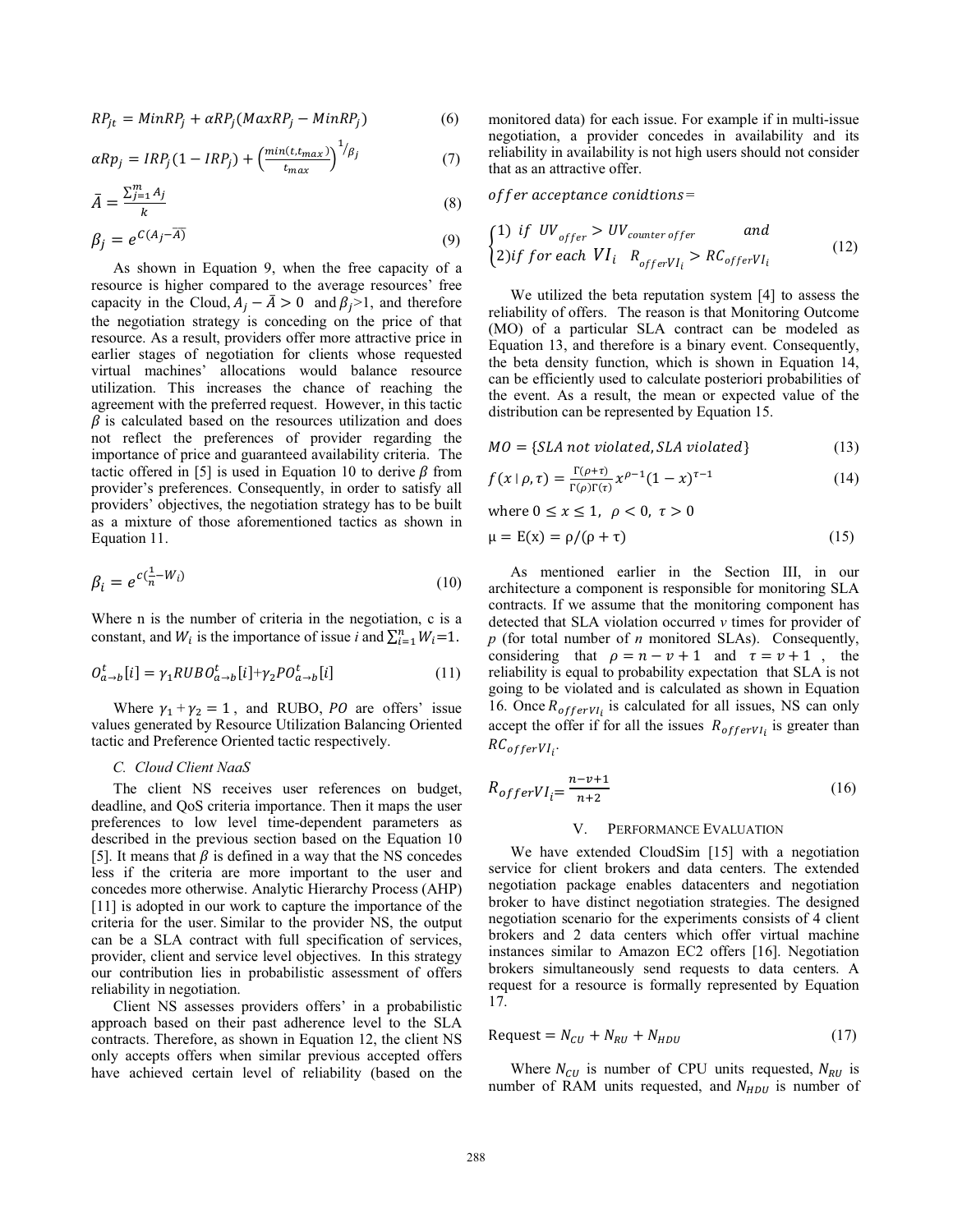hard disk units requested. Requests for resources generated for experiments can be classified into two classes, namely balanced and unbalanced. In a balanced request,  $N_{CU} = N_{RU}$  $=N_{HDU}$ , while in an unbalanced requests  $N_{CU} \neq N_{RU} \neq N_{HDU}$ . The balanced and unbalanced requests for our experiments have been designed according to Amazon EC2 instances types [16]. Random requests (with different budgets, reliability constraints, and requested virtual machine Type) are simultaneously sent by client brokers in intervals of 60 seconds. In addition, both client NS and Cloud NS use polynomial functions.

### *A. Experimental Results*

In this subsection, performance we measure performance (regarding profit) of proposed strategies for workloads with different number of balanced and unbalanced requests is presented. For these experiments requests' deadlines are fixed. Moreover, it is assumed that Cloud providers have similar initial prices for their resources in offers. The aim of this experiment is to investigate how successful the proposed strategy for Cloud NS is in accommodating more requests and thus increasing Cloud providers' profits which is calculated based on the number of the VM allocated and achieved price in the negotiation. The experiment in this section was repeated 30 times. In addition, profits are normalized to be in range of 0 to 100.



Figure 5. Comparison of resource utilization balancing oriented and purely time-dependent strategies.

In the experiment, one of data centers adopted purely time-dependent function and the other adopted our strategy. As Figure 5 shows, when percentage of unbalanced requests increases, the difference between strategies offered in works such as [5, 2] (purely time-dependent) and our work grows. The results show that even for the cases where only a small percentage of incoming requests are unbalanced (20 percent), still data centers can increase their profits by almost 4 percent on average. In addition, if the chance of a request to be unbalanced is 50 percent, then the profit growth increases to 7.5 percent on average. And finally, for the time that percentage of unbalanced requests is set to 75, our strategy can dominate previous work's strategy by nearly 14 percent.

# VI. RELATED WORK

Service Level Agreement Management (SLAM) has been investigated heavily by researchers in the context of Grid computing and Service Oriented Architecture (SOA). As shown in Figure 6, researches in this area mainly have focused on three aspects of SLAM namely as: SLA language specification [11], SLA negotiation techniques [5], and SLA monitoring approaches [10, 11].

Kotsokalis et al. [9] offer a generic architecture, which can be utilized across different domains and use cases to support SLA management and tries to address all phases of the SLA management lifecycle, from negotiation and establishment to termination, with respect to the existence of SLA interdependencies. The goal is to ensure that operations of existing services would not be affected. In contrast with our approach, no mechanism is provided for semantic annotation of SLA contract, and no details are provided on how negotiation has to be carried out when there is time and resource constraints. In addition, in their architecture there is no component to measure reliability of offers to enhance the quality of decision making in the negotiation.

In SOA context, an approach to provide support for reaching agreements between the service consumer and providers is crucial. However, reaching the agreement is more challenging in the case of service composition where the consumer negotiates with multiple providers. Yun et al. [6] has tackled this issue by adopting agent technology and extending the Foundation for Intelligent Physical Agents (FIPA) protocol [7]. The work chooses the utility function for developing decision making model for agents and uses the concept of fuzzy similarity [3] in its negotiation strategy. The presented negotiation strategy makes effort to increase the chance of reaching the agreement by generating more similarity between offers and counter offers. The language used for negotiation is WSDL, and the prototype implementation shows the feasibility of the approach. Compare to their work, our work uses WSMO and WSML to model an SLA language which brings a common understanding on QoS criteria for all parties involved in negotiation. In addition, the dose not define how the negotiation strategy of service provider differs from client when both resource and time constraints exist in the negotiation problem.

When SLA negotiation consists of multiple issues such as service time and price, approaches which are purely timedependent [2] are no longer effective. Coehoorn et al. [8] offered a multi-issue negotiation approach by gathering information regarding opponents' preferences across negotiation issues using kernel density information. After obtaining the preferences, the work uses fuzzy similarity [3] to create a counter offer which keeps the high utility for the negotiation agents and improves the utility of the opponent. Fuzzy similarity technique was proposed by Faratin et al. in 2002 [3]. It investigates the situation where an agent is willing to offer more attractive SLA contract to its opponent, however it does not intend to decrease its utility function. The work presented an approach that determines how much (in a scale of 0 to 1) two contracts match. Having that and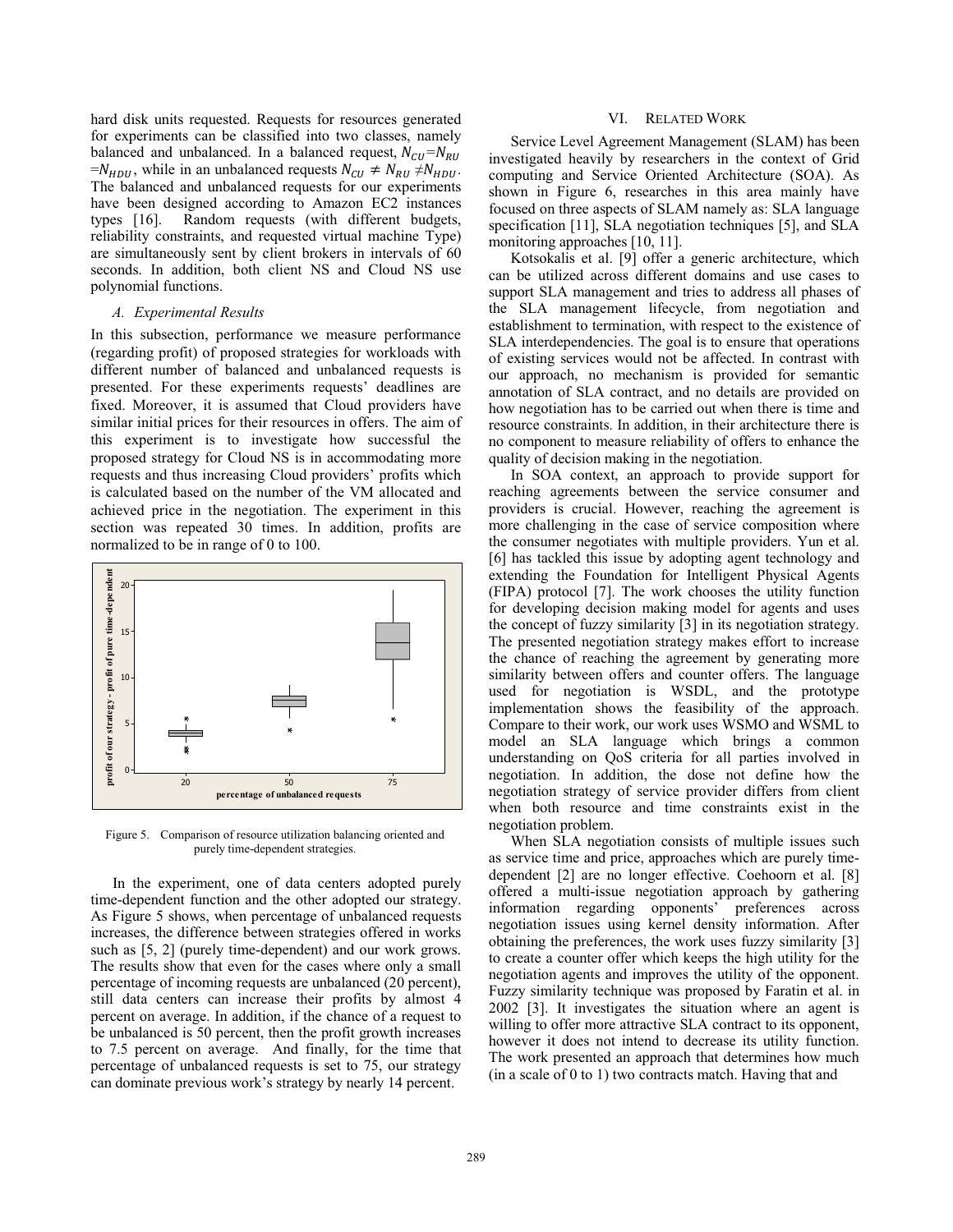

Figure 6. SLA Negotiation Taxonomy

using hill-climbing algorithm, the work searches the space of feasible contracts to find a contract that has the highest similarity with the opponent offer and still has the same utility value as the previously offered contract. Investigating effectiveness of applying fuzzy similarities in our problem is considered for our future work.

Compare to the work done by Zulkernine et al. [5], our work used WSMO and WSML to model the SLA language, which brings a common understanding on QoS criteria for all parties involved in the negotiation. In addition, we argue that our approach is suitable for parallel negotiation in Cloud context. The reason is that we are discriminating regarding the pattern of concession when negotiating concurrently with multiple clients (to increase Cloud providers profit) while Zulkernine et al. believe in having the same pattern of concession for all clients. When the parties in negotiation have deadline on trading the services, the remaining time is the most significant factor to determine the offers in each round of negotiation. In the context of Cloud computing, there are factors which have to be considered to generate offers. The reason is that Cloud service providers have to decide on the negotiation issues based on the availability of resources and time passed in negotiation.

Identifying SLA QoS parameters and fine-grain metrics to measure them is a fundamental task in the process of SLA management. Lawrence et al. [18] proposed an approach for SLA management which is built using WS-agreement and is a part of project called OPTIMIS. Their work is designed for environments where SLM is needed between service providers and infrastructure providers. In comparison to our work, they have defined several novel negotiation criteria, but not any negotiation tactics that can be utilized in Cloud environments. Similarly, Goiri et al. [17] has worked out a

fine-grain QoS metric for CPU performance that can be used in SLA, and avoids fake SLAs violation to help providers achieve higher resource utilization. The major drawback of current works is that the service requestors would trust whatever QoS values providers offer in the process of negotiation, and then they signed the contract based on those values. However, providers may offer a QoS values in negotiation which is less likely to be achieved based on the monitored QoS data. The SLA negotiation works main weakness is that they have not differentiated the decision making phase from the bargaining phase. Even though they have succeeded in offering effective bargaining approaches, however they blindly trusted offers from the service providers and most importantly they make the decisions based on those offers.

## VII. CONCLUSIONS AND FUTURE DIRECTIONS

In this paper, we described SLA negotiation challenges in Cloud computing environments. We also proposed a timedependent negotiation model to tackle such challenges. We have included reliability assessment of offers in the negotiation process to increase the dependability of our strategy while filling the gap between decision making and bargaining. Even though many of the works in literature apply the same pattern of concession for all clients when negotiating in parallel, we argued that discriminating regarding the pattern of concession helps Cloud providers to accommodate more requests and thus increase their profit. Our approach was tested against purely time-dependent approaches, and it shows its dominance in generating more profit for providers.

We have run other experiments by modifying parameters such as deadline of requests and initial offer values, however